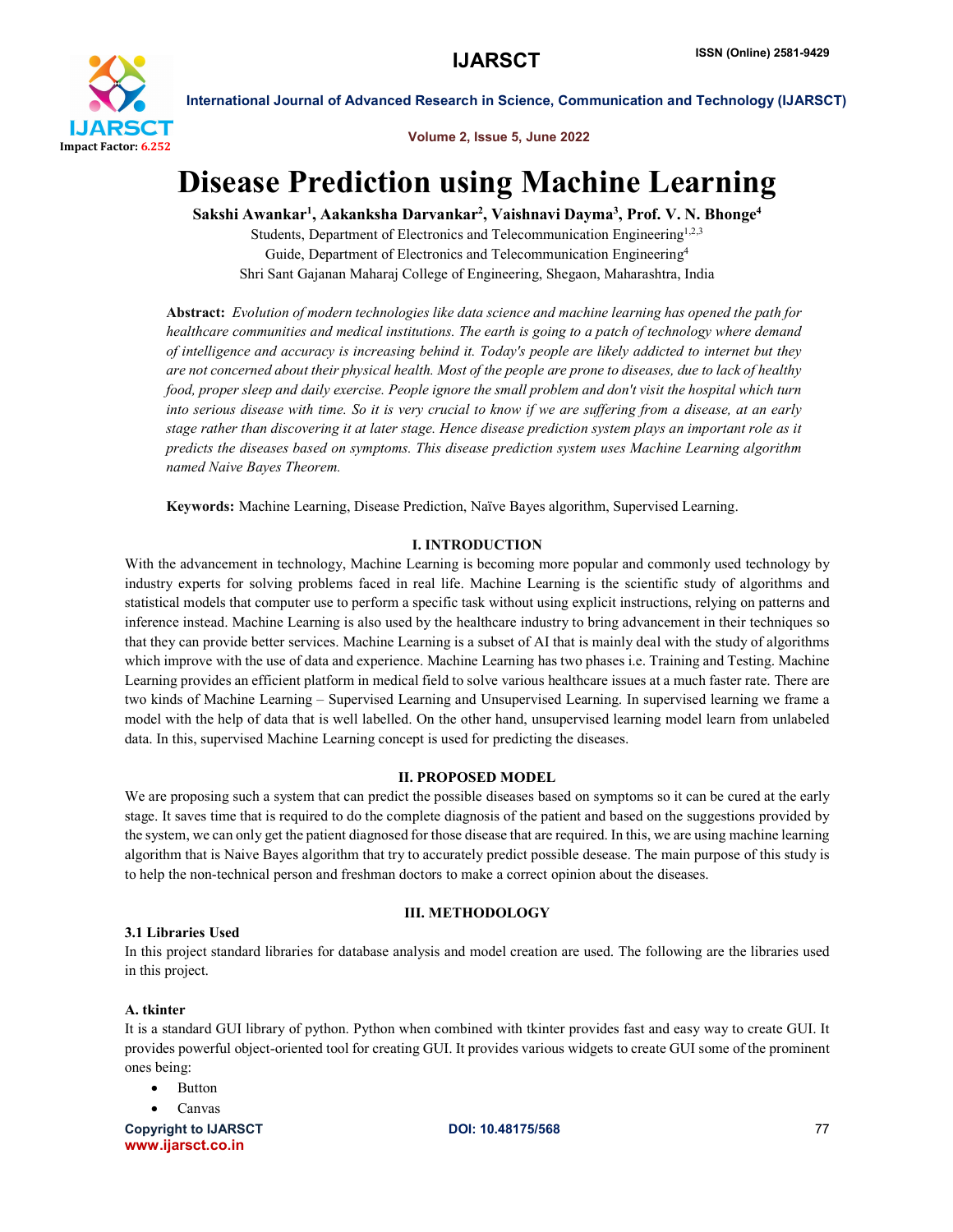

#### Volume 2, Issue 5, June 2022

- Label
- Check Butt
- List box
- Message
- Text

Some of these were used in this project to create our GUI namely messagebox, button, label, Option Menu, text and title. Using tkinter we were able to create an interactive GUI for our model.

#### B. Numpy

Numpy is core library of scientific computing in python. It provides powerful tools to deal with various multi-dimensional arrays in python. It is a general purpose array processing package. Numpy's main purpose is to deal with multidimensional homogeneous array. It has tools ranging from array creation to its handling. It makes it easier to create a n dimensional array just by using np.zeros() or handle its contents using various other methods such as replace, arrange, random, save, load it also helps I array processing using methods like sum, mean, std, max, min, all, etc Array created with numpy also behave differently then arrays created normally when they are operated upon using operators such as  $+,-$ , $*,/$ .All the above qualities and services offered by numpy array makes it highly suitable for our purpose of handling data. Data manipulation occurring in arrays while performing various operations need to give the desired results while predicting outputs require such high operational capabilities.

#### C. pandas

It is the most popular python library used for data analysis. It provides highly optimized performance with back-end source code purely written in C or python. Pandas dataframe is used extensively in this project to use datasets required for training and testing the algorithms. Dataframes makes it easier to work with attributes and results. Several of its inbuilt functions such as replace were used in our project for data manipulation and preprocessing.

#### D. sklearn

Sklearn is an open source python library with implements a huge range of machine learning, pre-processing, crossvalidation and visualization algorithms. It features various simple and efficient tools for data mining and data processing. It features various classification, regression and clustering algorithm such as support vector machine, random forest classifier, decision tree, gaussian naïve-Bayes, KNN to name a few. In this project we have used sklearn to get advantage of inbuilt classification algorithms like naïve Bayes.

#### 3.2 Model

#### A. Naive Bayes Algorithm

Naive Bayes algorithm is the algorithm that learns the probability of an object with certain features belonging to a particular group/class. In short, it is a probabilistic classifier. The Naive Bayes algorithmis called naive because it makes the assumption that the occurrence of a certain feature is independent of the occurrence of other features. It is one of the most basic text classification techniques with various applications in email spam detection, personal email sorting, document categorization, language detection and sentiment detection. In spite of the naïve design and oversimplified assumptions that this technique uses, Naive Bayes performs well in many complex real-world problems. The basis of Naive Bayes algorithm is Bayes' theorem or alternatively known as Bayes' rule or Bayes' law. It gives us a method to calculate the conditional probability, i.e. the probability of an event based on previous knowledge available on the events. More formally, Bayes' Theorem is stated as the following equation:

$$
P(A|B) = [P(B|A) . P(A)] / P(B)
$$

Another popular variation of Naïve Bayes is Multinomial Naïve Bayes algorithm. This algorithm estimates the conditional probability of a particular word/term/token given a class as the relative frequency of term in documents belonging to classand is given by the equation:

$$
P(t|c) = T_{ct} / \sum t' \in v T_{ct'}
$$

Copyright to IJARSCT **DOI: 10.48175/568** 78 www.ijarsct.co.in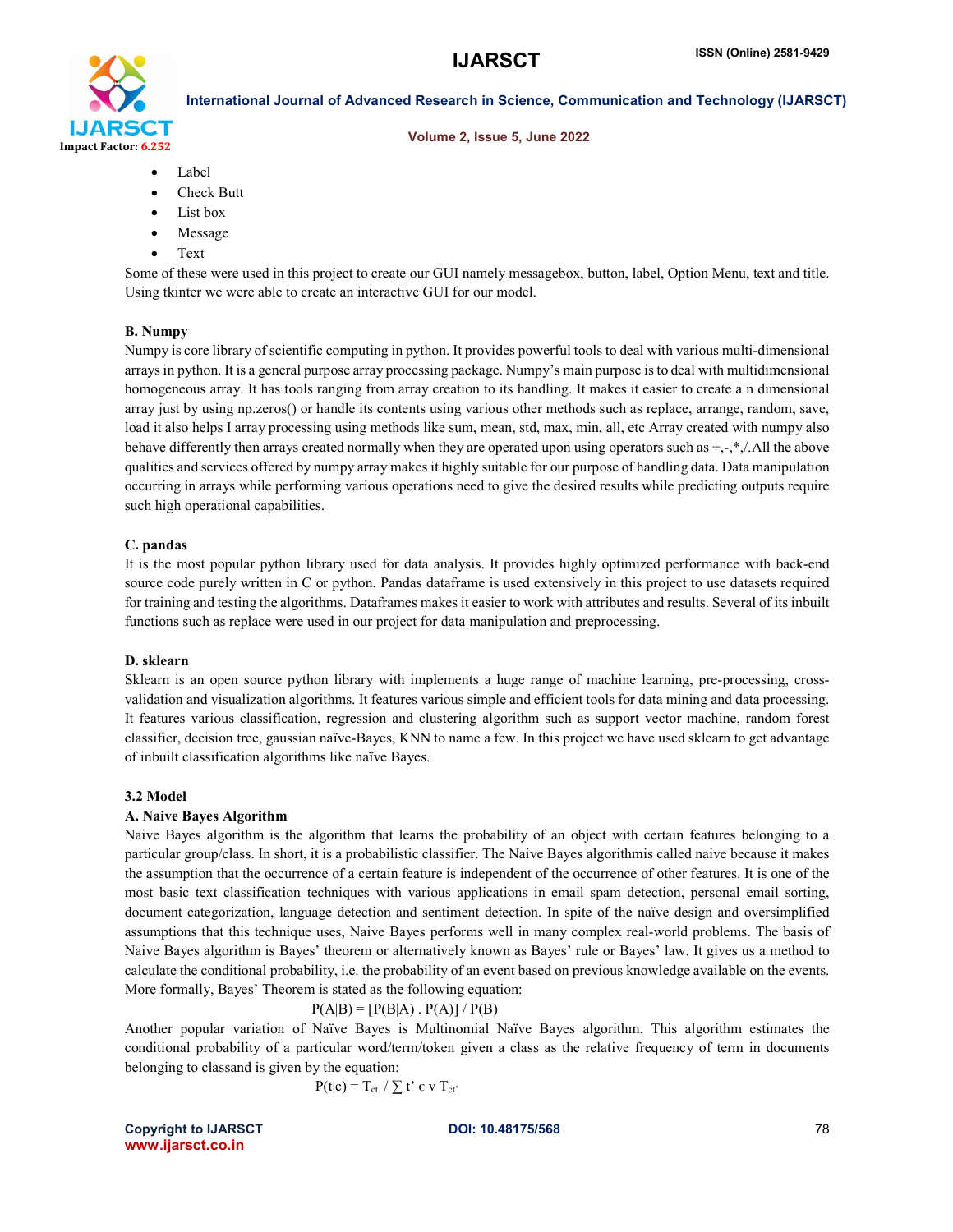

#### Volume 2, Issue 5, June 2022

Thus this variation takes into account the number of occurrences of term t in training documents from class c, including multiple occurrences. Usually Multinomial Naive Bayes is used when the multiple occurrences of the words matter a lot in the classification problem. Such an example is when we try to perform Topic Classification.

## IV. SYSTEM ARCHITECTURE Start



#### 4.1 Steps to Develop the Project

- 1. Analyzing the problem statement & requirements Analyze the problem in terms of what we want to predict and what kind of observation data we have to make those predictions. Predictions are generally a label or a target answer; it may be a yes/no label (binary classification) or a category (multiclass classification) or a real number (regression).
- 2. Collect and clean the dataIdentify what kind of historical data we have for prediction modeling, the next step is to collect the data from datasets or from any other data sources.
- 3. Prepare data for ML application Transform the data in the form that the Machine Learning system can understand.
- 4. Prepare the Graphical User Interface (GUI) of the model Graphical User Interface (GUI) is designed for taking input and displaying output. There are 5 input text boxes which consist of dropdown menu of symptoms and the user can select those one by one. Python Tkinter package is used for designing the GUI. On pressing the 'Result' button, the disease is predicted in the output field. Also, the drugs are described in the specified field.
- 5. Train the model Before training the model, it is essential to split the data into training and evaluation sets, as we need to monitor how well a model generalizes to unseen data. Now, the algorithm will learn the pattern and mapping between the feature and the label.
- 6. Evaluate and improve model accuracy Accuracy is a measure to know how well or bad a model is doing on an unseen validation set. Based on the current learning, evaluate the model on validation sets.
- 7. Test the model Test the model on unknown data. After the system starts working properly, the model is complete.

Copyright to IJARSCT **DOI: 10.48175/568** 79 www.ijarsct.co.in